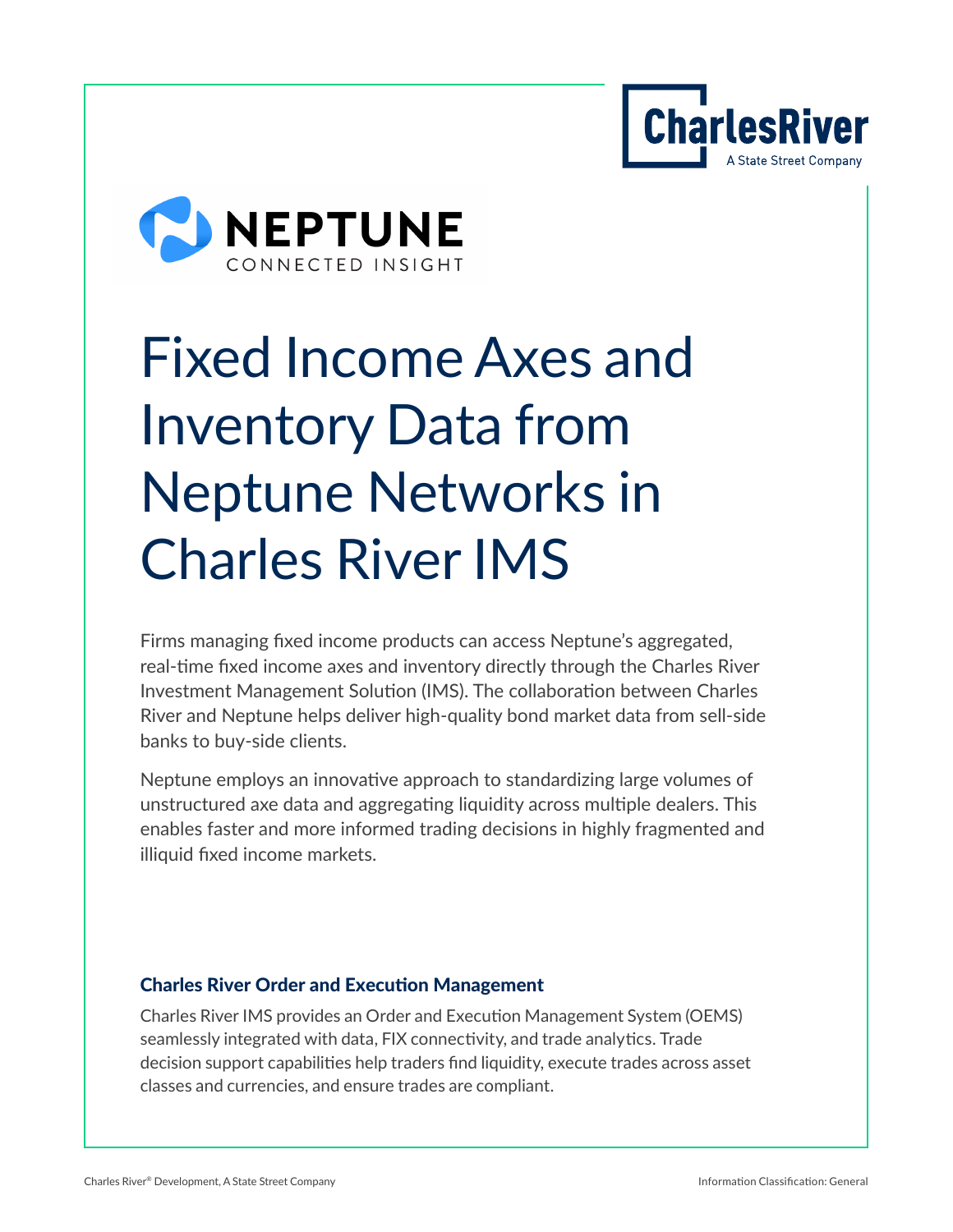## Through Charles River IMS, traders can access fixed income inventory data directly in the trading blotter:



#### **Standardized**

Neptune standardizes massive volumes of unstructured data sourced from 28 dealers.



#### Aggregated

Traders can see all prices currently quoted for a name, for all broker/ dealers they have established relationships with.



#### **Timely**

Neptune provides real-time, screen-based pricing, helping ensure traders have access to tradeable data.



#### **Accurate**

By automating collection, standardization and aggregation, Neptune's data is designed to be more accurate than manual channels, such as spreadsheets or runs.

## Asset Classes Covered



Investment Grade Credit



High Yield Credit



Recently added Mortgage Backed Securities and Municipal Bonds

| <b>Service Service</b> |  |
|------------------------|--|
|                        |  |
|                        |  |

**Emerging** Markets



Rates